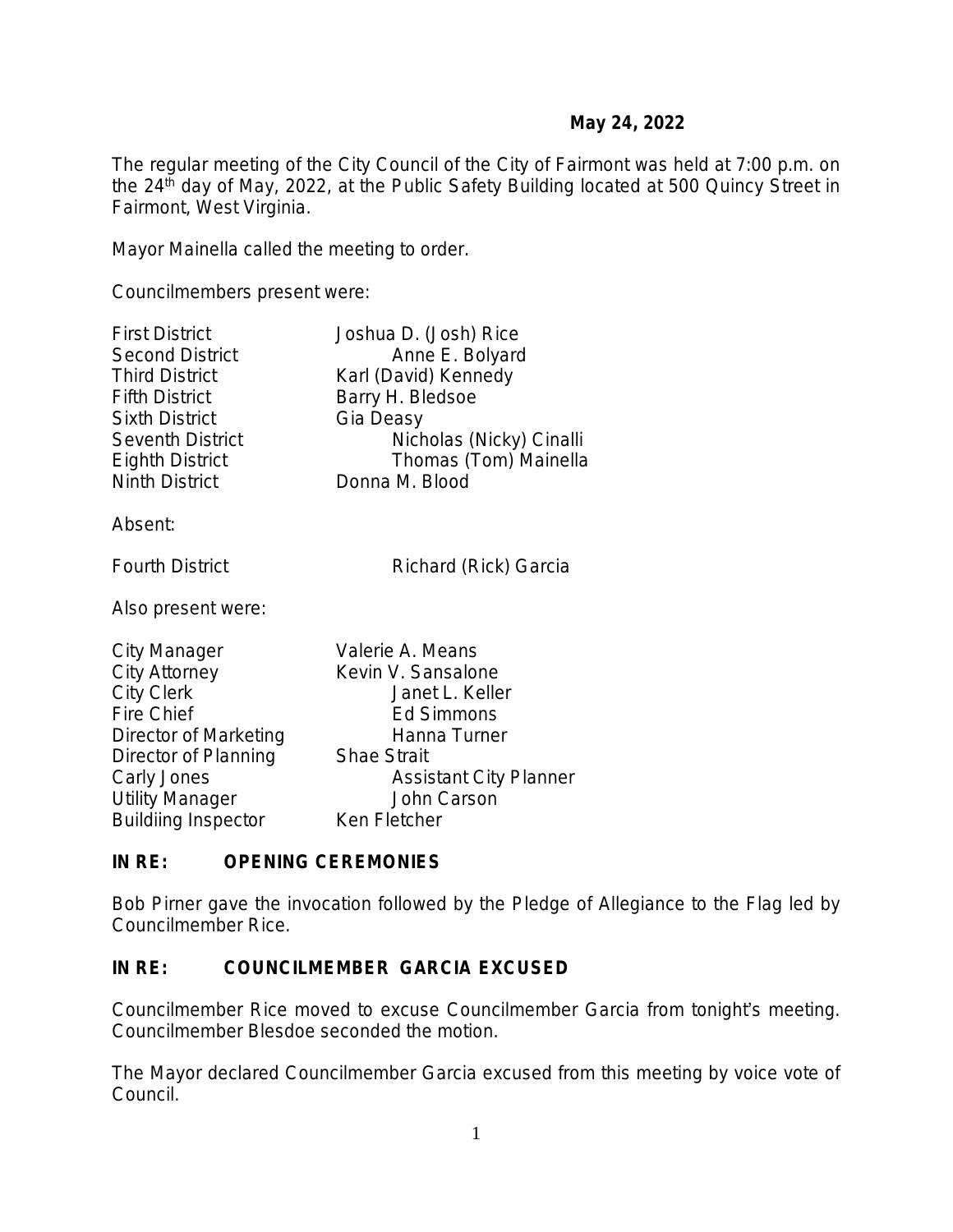# **APPROVAL OF MINUTES**

Mayor Mainella noted that each member of Council had received a copy of the minutes from the Regular Meeting held on May 11, 2022. He asked if there were any corrections, deletions, or amendments.

Councilmember Rice moved to approve the minutes as submitted. The motion was seconded by Councilmember Blood.

The Mayor declared the minutes approved as submitted by voice vote of Council.

# **IN RE: SCOUTS IN ATTENDANCE**

The Mayor introduced two scouts, Marley Rider and Maleah Deel, who was in attendance. He said they are working on their merit badge and one of the requirements is that they attend a City Council meeting.

## **PUBLIC HEARINGS**

**IN RE: AN ORDINANCE AUTHORIZING THE RENEWAL OF A CERTAIN LETTER OF CREDIT, NO 2001-525, IN AN AMOUNT NOT TO EXCEED \$750,000.00, ISSUED BY WESBANCO BANK TO THE CITY OF FAIRMONT FOR PURPOSES OF SATISFYING A PORTION OF THE SELF-INSURED SECURITY AND INSURANCE REQUIREMENTS OF THE WEST VIRGINIA WORKERS**' **COMPENSATION ACT FOR FISCAL YEAR 2022-2023**

Pursuant to a notice duly published in the Times-West Virginian on May 13, 2022, a public hearing was convened to obtain citizen input on an ordinance authorizing the renewal of the Letter of Credit issued by WesBanco Bank for Workers' Compensation.

The Mayor asked if anyone present desired to speak to the proposed ordinance.

Ms. Means spoke in favor of the proposed ordinance. She said this is part of our selfinsurance requirement and once the final amount is received, a supplemental resolution will come to Council for adoption.

There being no one else to speak, the public hearing was called to a close at 7:07 p.m.

### **IN RE: AN ORDINANCE OF THE COUNCIL OF THE CITY OF FAIRMONT AMENDING AND SUPPLEMENTING** *ARTICLE 2.0 DEFINITIONS AND MEASUREMENTS* **OF THE PROVISIONS OF THE CITY OF FAIRMONT**'**S CODIFIED PLANNING AND ZONING CODE AND MORE PARTICULARLY 2.2 INTENT TO ADD THE FOLLOWING DEFINITIONS: CREMATORIUM AND FUNERAL SERVICES; SAVINGS CLAUSE**

Pursuant to a notice duly published in the Times-West Virginian on May 13, 2022, a public hearing was convened to obtain citizen input on an ordinance amending Article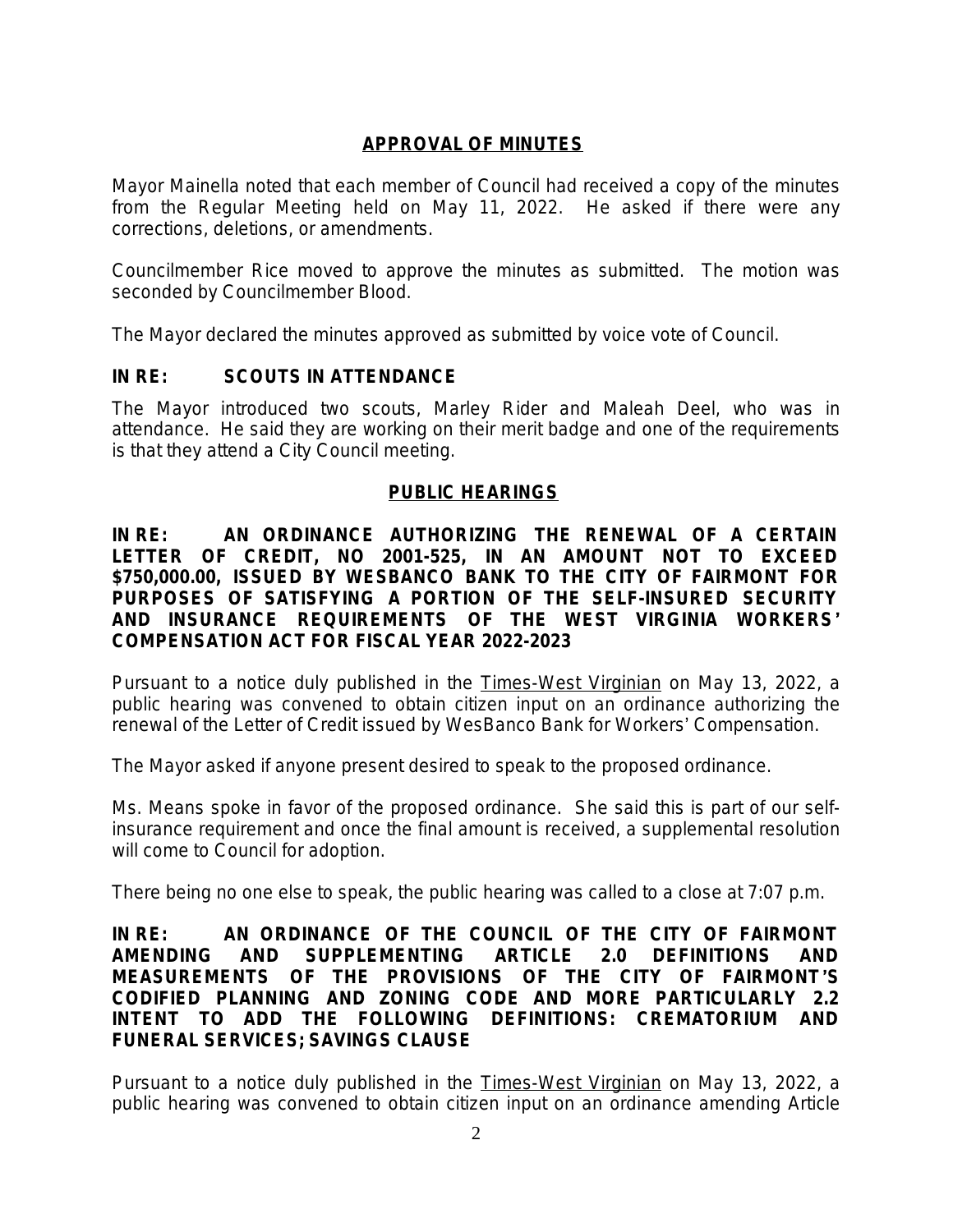2.0 Definitions of the Planning and Zoning Code to add Crematorium and Funeral Services.

The Mayor asked if anyone present desired to speak to the proposed ordinance.

Shay Strait spoke in favor of the proposed ordinance. He said this is one of three ordinances that will adjust the regulations pertaining to funeral services and crematoriums. This was brought forward by a local business and this will define these two services and place them in the permitted use chart to regulate them within certain zoning districts and clarify the standards that apply to those two uses. He said currently funeral services are covered under personal services, they are a retail service, and then crematoriums are not listed which is what initially prompted this proposed change. The Planning Commission met on this and voted it favorably on with the next two ordinances relating to this to City Council.

There being no one else to speak, the public hearing was called to a close at 7:10 p.m.

### **IN RE: AN ORDINANCE OF THE COUNCIL OF THE CITY OF FAIRMONT AMENDING AND SUPPLEMENTING** *ARTICLE 3.0 ZONING DISTRICTS* **OF THE PROVISIONS OF THE CITY**'**S CODIFIED PLANNING AND ZONING CODE TO AMEND AND SUPPLEMENT THE USE CHART, TABLE 3-A PERMITTED PRINCIPAL USES, TO ACCOMMODATE THE CHANGES AND THUS THE PERMITTED USES AND CONDITIONAL USES RELATING TO CREMATORIUM AND FUNERAL SERVICES**

Pursuant to a notice duly published in the Times-West Virginian on May 13, 2022, a public hearing was convened to obtain citizen input on an ordinance amending Article 3.0 Zoning Districts of the Planning and Zoning Code relating to Crematorium and Funeral Services.

The Mayor asked if anyone present desired to speak to the proposed ordinance.

There being no one to speak, the public hearing was called to a close at 7:11 p.m.

## **IN RE: AN ORDINANCE OF THE COUNCIL OF THE CITY OF FAIRMONT AMENDING AND SUPPLEMENTING** *ARTICLE 4.0 USE STANDARDS OF* **THE PROVISIONS OF THE CITY**'**S CODIFIED PLANNING AND ZONING CODE TO CREATE USE STANDARDS FOR CREMATORIUMS**

Pursuant to a notice duly published in the Times-West Virginian on May 13, 2022, a public hearing was convened to obtain citizen input on an ordinance amending Article 4.0 Use Standards of the Planning and Zoning Code to create use standards for crematoriums.

The Mayor asked if anyone present desired to speak to the proposed ordinance.

There being no one to speak, the public hearing was called to a close at 7:12 p.m.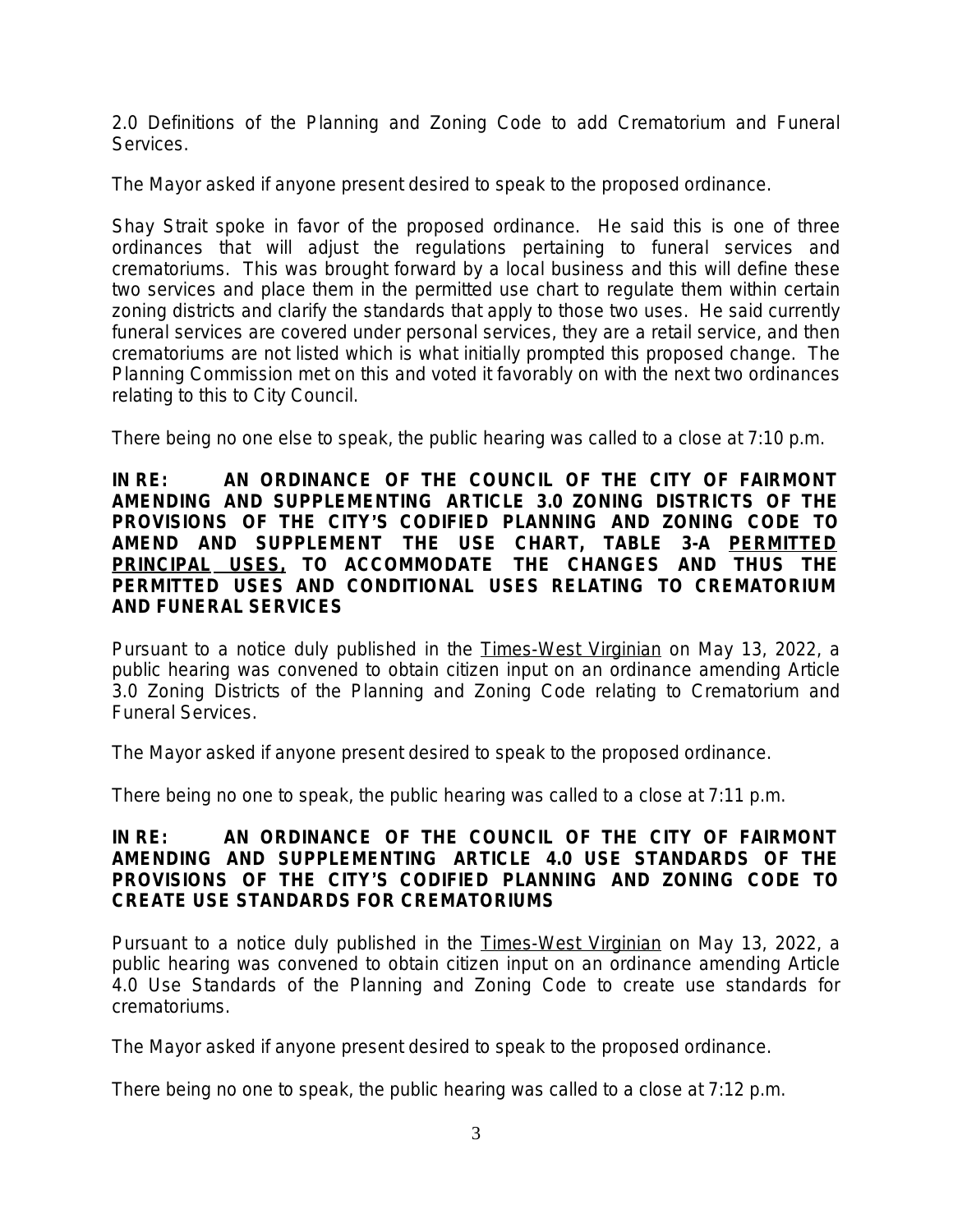**IN RE: AN ORDINANCE OF THE COUNCIL OF THE CITY OF FAIRMONT AMENDING AND SUPPLEMENTING** *ARTICLE 2.0 DEFINITIONS AND MEASUREMENTS* **OF THE PROVISIONS OF THE CITY OF FAIRMONT**'**S CODIFIED PLANNING AND ZONING CODE AND MORE PARTICULARLY 2.2 INTENT TO ADD A DEFINITION FOR ANIMAL BOARDING ESTABLISHMENT AND TO AMEND THE DEFINITION ANIMAL CARE ESTABLISHMENT; SAVINGS CLAUSE**

Pursuant to a notice duly published in the Times-West Virginian on May 13, 2022, a public hearing was convened to obtain citizen input on an ordinance amending Article 2.0 Definitions of the Planning and Zoning Code to add a definition for Animal Boarding Establishment and amend the definition of Animal Care Establishment.

The Mayor asked if anyone present desired to speak to the proposed ordinance.

Shay Strait spoke in favor of the proposed ordinance. He said this ordinance and the next two impact animal care establishments. He explained that these three ordinances separate out the three uses to be regulated independently with animal grooming being re-categorized as just a personal service and animal care and animal boarding establishments will be regulated separately. He added that all boarding must be done indoor and there are additional requirements to make sure that the animals are kept in a safe and healthy environment. The Planning Commission did meet on these three ordinances and forwarded them to City Council with their favorable recommendation.

There being no one else to speak, the public hearing was called to a close at 7:14 p.m.

**IN RE: AN ORDINANCE OF THE COUNCIL OF THE CITY OF FAIRMONT AMENDING AND SUPPLEMENTING** *ARTICLE 3.0 ZONING DISTRICTS* **OF THE PROVISIONS OF THE CITY**'**S CODIFIED PLANNING AND ZONING CODE TO AMEND AND SUPPLEMENT THE USE CHART, TABLE 3-A PERMITTED PRINCIPAL USES, TO ACCOMMODATE THE CHANGES AND THUS THE PERMITTED USES AND CONDITIONAL USES RELATING TO ANIMAL BOARDING ESTABLISHMENTS AND ANIMAL CARE ESTABLISHMENTS** 

Pursuant to a notice duly published in the Times-West Virginian on May 13, 2022, a public hearing was convened to obtain citizen input on an ordinance amending Article 3.0 Zoning Districts of the Planning and Zoning Code to accommodate the changes relating to Animal Boarding Establishments and Animal Care Establishments.

The Mayor asked if anyone present desired to speak to the proposed ordinance.

There being no one to speak, the public hearing was called to a close at 7:15 p.m.

**IN RE: AN ORDINANCE OF THE COUNCIL OF THE CITY OF FAIRMONT AMENDING AND SUPPLEMENTING** *ARTICLE 4.0 USE STANDARDS OF* **THE PROVISIONS OF THE CITY**'**S CODIFIED PLANNING AND ZONING CODE TO**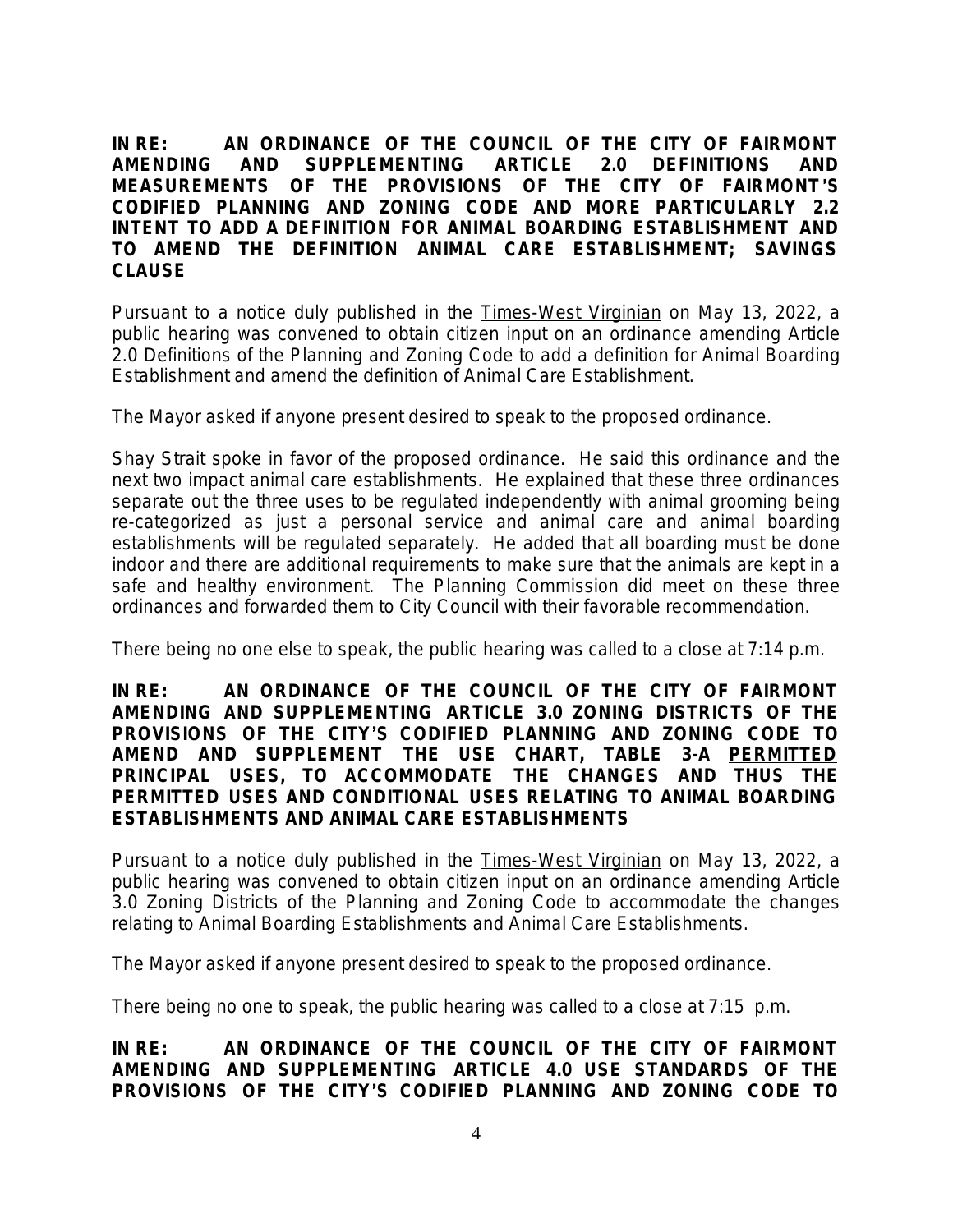## **REFLECT THAT THE STANDARDS SET FORTH IN SECTION 4.44 APPLY TO BOTH ANIMAL BOARDING ESTABLISHMENTS AND ANIMAL CARE ESTABLISHMENTS**

Pursuant to a notice duly published in the Times-West Virginian on May 13, 2022, a public hearing was convened to obtain citizen input on an ordinance amending Article 4.0 Use Standards of the Planning and Zoning Code to reflect the standards set forth to Animal Boarding Establishments and Animal Care Establishments.

The Mayor asked if anyone present desired to speak to the proposed ordinance.

There being no one to speak, the public hearing was called to a close at 7:16 p.m.

## **IN RE: AN ORDINANCE AMENDING ARTICLE 1765** *FLOODPLAIN REGULATIONS* **TO ELIMINATE THE FLOOD PLAIN DETERMINATION FEE PROVIDED BY SECTION 1765.07(J)**

Pursuant to a notice duly published in the Times-West Virginian on May 13, 2022, a public hearing was convened to obtain citizen input on an ordinance amending Article 1765 Floodplain Regulations to eliminate the Floodplain Fee provided in Section 17659(j).

The Mayor asked if anyone present desired to speak to the proposed ordinance.

Shay Strait also spoke in favor of this proposed ordinance. He said as part of our adjustment of the permit fees, we have proposed for this elimination. He said there are few properties within our corporate limits are actually within the floodplain or have buildable land in the floodplain. He said that review is not needed for the vast majority of properties and we can make this determination within the matter of seconds or minutes. Seeing that this is an undue burden, we have proposed for the elimination of this \$10.00 fee.

There being no one else to speak, the public hearing was called to a close at 7:17 p.m.

#### **IN RE: AN ORDINANCE AMENDING AND SUPPLEMENTING THAT PORTION OF CITY ORDINANCE NO. 1863, WHICH IS CODIFIED AS SECTION 1709.01 OF THE CITY CODE TO PROVIDE FOR A CERTAIN REVISION TO THE STATE BUILDING CODE PROMULGATED BY THE WEST VIRGINIA STATE FIRE COMMISSION AND ESTABLISHED BY LEGISLATIVE RULE, TITLE 87, SERIES 4, TO BE EFFECTIVE AUGUST 1, 2022**

Pursuant to a notice duly published in the Times-West Virginian on May 13, 2022, a public hearing was convened to obtain citizen input on an ordinance to provide for a certain revision to the State Building Codes to be effective August 1, 2022.

The Mayor asked if anyone present desired to speak to the proposed ordinance.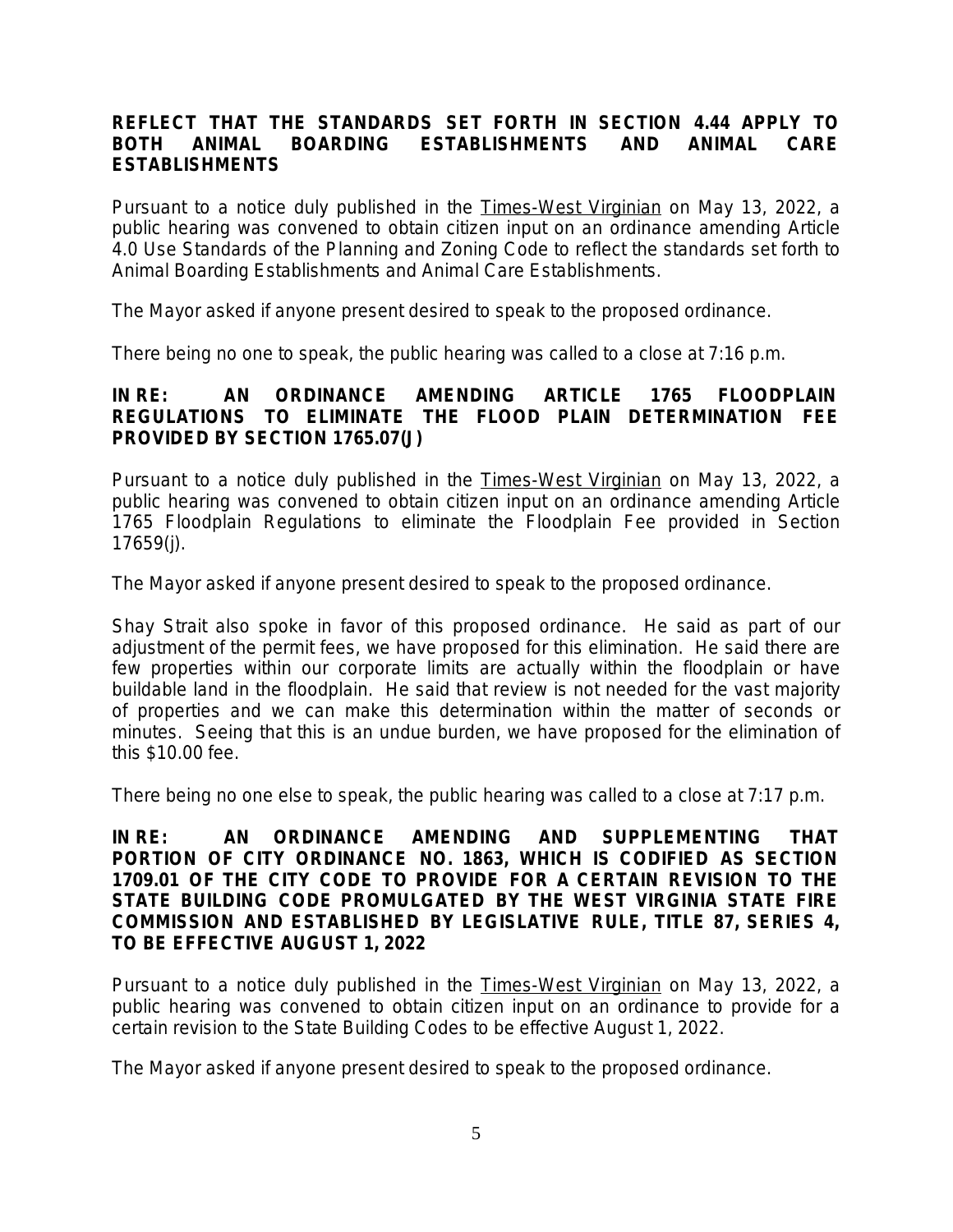Ken Fletcher spoke in favor of this proposed ordinance. He said the State adopts the building codes every three years and this updated the new codes adopted by the State. This will move our codes up to the 2018 Building Codes and the 2020 Electrical Codes. He added that once the State adopts the new codes, then we have to adopt them afterwards.

There being no one else to speak, the public hearing was called to a close at 7:19 p.m.

**IN RE: AN ORDINANCE AMENDING AND SUPPLEMENTING CITY ORDINANCE NO. 1864 WHICH IS CODIFIED AS PART 17 BUILDING AND HOUSING CODE, ARTICLE 1709 WEST VIRGINIA STATE BUILDING CODE, OF THE CITY CODE, AND PARTICULARLY, SECTION 1709.02 SCHEDULE FOR PERMIT FEES AND PENALTIES AND SECTION 1709.03 DISCRETIONARY PROVISIONS THEREOF, TO PROVIDE FOR INCREASED FEES TO BE EFFECTIVE JULY 1, 2022, AND TO ACCOMMODATE THE REVISIONS TO THE STANDARDS AND REQUIREMENTS OF THE STATE BUILDING CODE PROMULGATED BY THE WEST VIRGINIA STATE FIRE COMMISSION AND ESTABLISHED BY LEGISLATIVE RULE, TITLE 87, SERIES 4, FILED JANUARY 7, 2022, AND TO BE EFFECTIVE AUGUST 1, 2022**

Pursuant to a notice duly published in the Times-West Virginian on May 13, 2022, a public hearing was convened to obtain citizen input on an ordinance to provide for increased fees for building permits to be effective July 1, 2022 and to accommodate the revisions of the State Building Codes.

The Mayor asked if anyone present desired to speak to the proposed ordinance.

Ms. Means spoke in favor of this ordinance. She said this ordinance does two things, it speaks to the discretionary provisions of the Fire Code and it is bringing up to the 2018 provisions of the State and it also includes the increases to the permit fees that we discussed during the budget work session and which have already been included in our budget for the new fiscal year beginning July 1, 2022. This ordinance and the next ordinance all have to do with the budgetary numbers that we put in for our building permits.

There being no one else to speak, the public hearing was called to a close at 7:21 p.m.

**IN RE: AN ORDINANCE AMENDING AND SUPPLEMENTING THAT PORTION OF ORDINANCE NO. 403, AS AMENDED BY ORDINANCE NO. 1365, ORDINANCE NO. 1486, ORDINANCE NO. 1624, ORDINANCE NO. 1701, AND ORDINANCE NO. 1881, WHICH IS CODIFIED AS PART 15 FIRE PREVENTION CODE, ARTICLE 1507, BUREAU FOR FIRE PREVENTION, SECTION .07 STATE CODE AND FIRE MARSHAL RULES, OF THE CODE OF THE CITY OF FAIRMONT, TO PROVIDE FOR THE ADOPTION OF THE STANDARDS AND REQUIREMENTS SET OUT IN TITLE 87 LEGISLATIVE RULE, FIRE COMMISSION, SERIES 1 FIRE CODE, AND ESTABLISHED AND ADOPTED BY THE STATE OF WEST VIRGINIA, TO BE EFFECTIVE AUGUST 1, 2022, EXCLUDING HOWEVER ALL STANDARDS**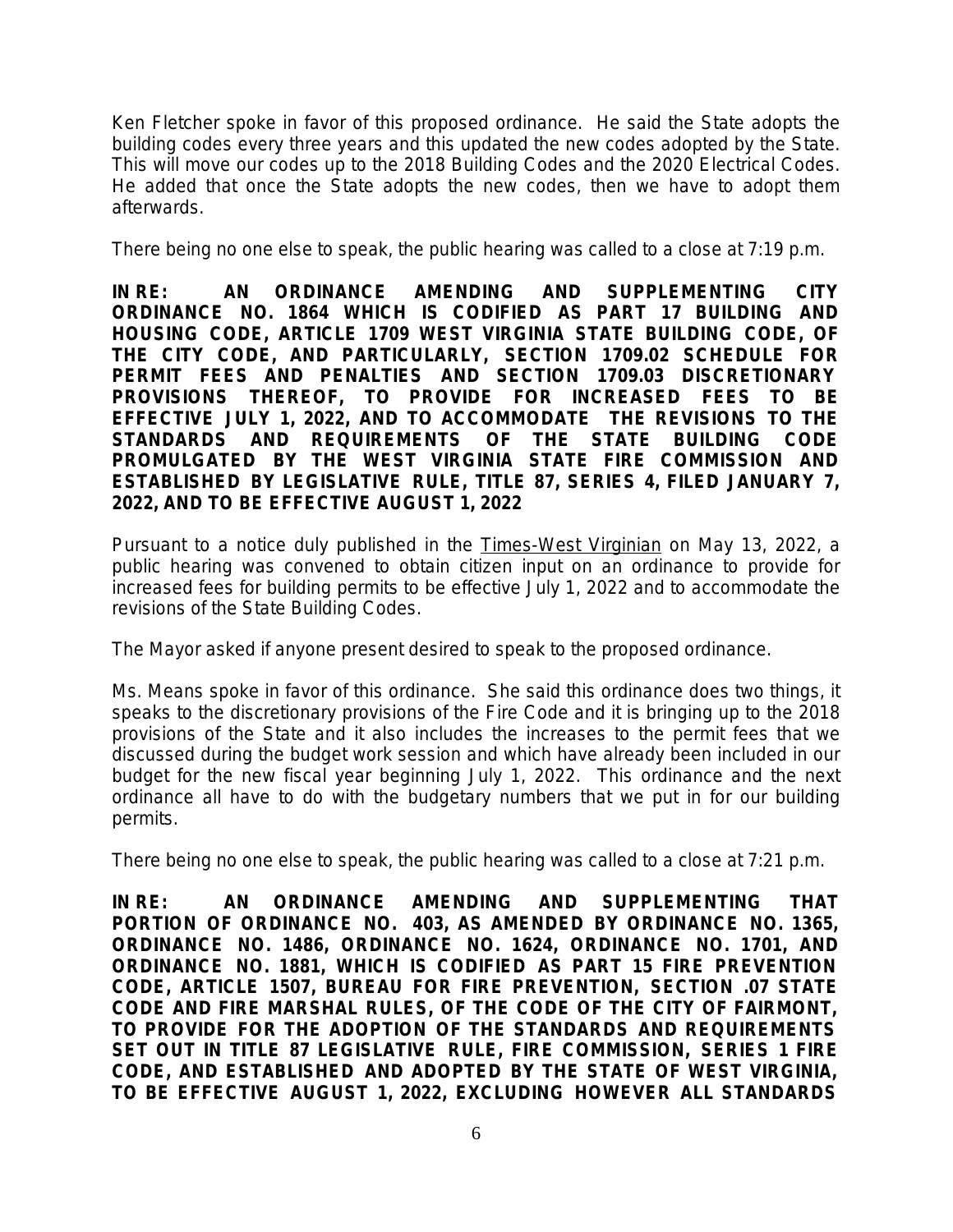# **AND REQUIREMENTS DIRECTED TO THE OPERATION OF LOCAL FIRE DEPARTMENTS, IF ANY**

Pursuant to a notice duly published in the Times-West Virginian on May 13, 2022, a public hearing was convened to obtain citizen input on an ordinance to provide for an amendment to the State Fire Codes.

The Mayor asked if anyone present desired to speak to the proposed ordinance.

Ed Simmons spoke in favor of this ordinance. He said the State adopted new fire codes and this allows us to enforce these codes at the local level.

There being no one else to speak, the public hearing was called to a close at 7:22 p.m.

### **IN RE: AN ORDINANCE OF THE COUNCIL OF THE CITY OF FAIRMONT AMENDING AND SUPPLEMENTING** *ARTICLE 8.0 ADMINISTRATION, APPEALS AND ENFORCEMENT* **OF THE PROVISIONS OF THE CITY**'**S CODIFIED PLANNING AND ZONING CODE TO CREATE A FEES SECTION TO BE CODIFIED AS SECTION 8.11 AND TO CREATE A ZONING PERMIT FEE OF \$20.00**

Pursuant to a notice duly published in the Times-West Virginian on May 13, 2022, a public hearing was convened to obtain citizen input on an ordinance amending Article 8.0 of the Planning and Zoning Code to create a Zoning Permit Fee of \$20.00.

The Mayor asked if anyone present desired to speak to the proposed ordinance.

Shay Strait spoke in favor of this ordinance. He said this is proposing for the creation of a zoning permit fee which currently does not exist. He said the amount has been set at \$20.00 and this will be in relation to the adjustment of the building permit fee. He said this will be a permit which will cover things not covered under the building code but do apply to the zoning code. He added that this fee will not overlap with the building permit fees and they will not pay this fee in addition.

There being no one else to speak, the public hearing was called to a close at 7:24 p.m.

## **ANNOUNCEMENTS**

## **IN RE: GRAND OPENING OF NEW EAST SIDE FIRE STATION**

Councilmember Rice stated that he was excited for the grand opening of the new East Side Fire Station tomorrow.

Councilmember Bolyard thanked City leadership for making tomorrow possible for the opening of the new East Side Fire Station.

Mayor Mainella stated that he was also excited about the dedication of the East Side Fire Station. He noted that it was an exciting time for Fairmont.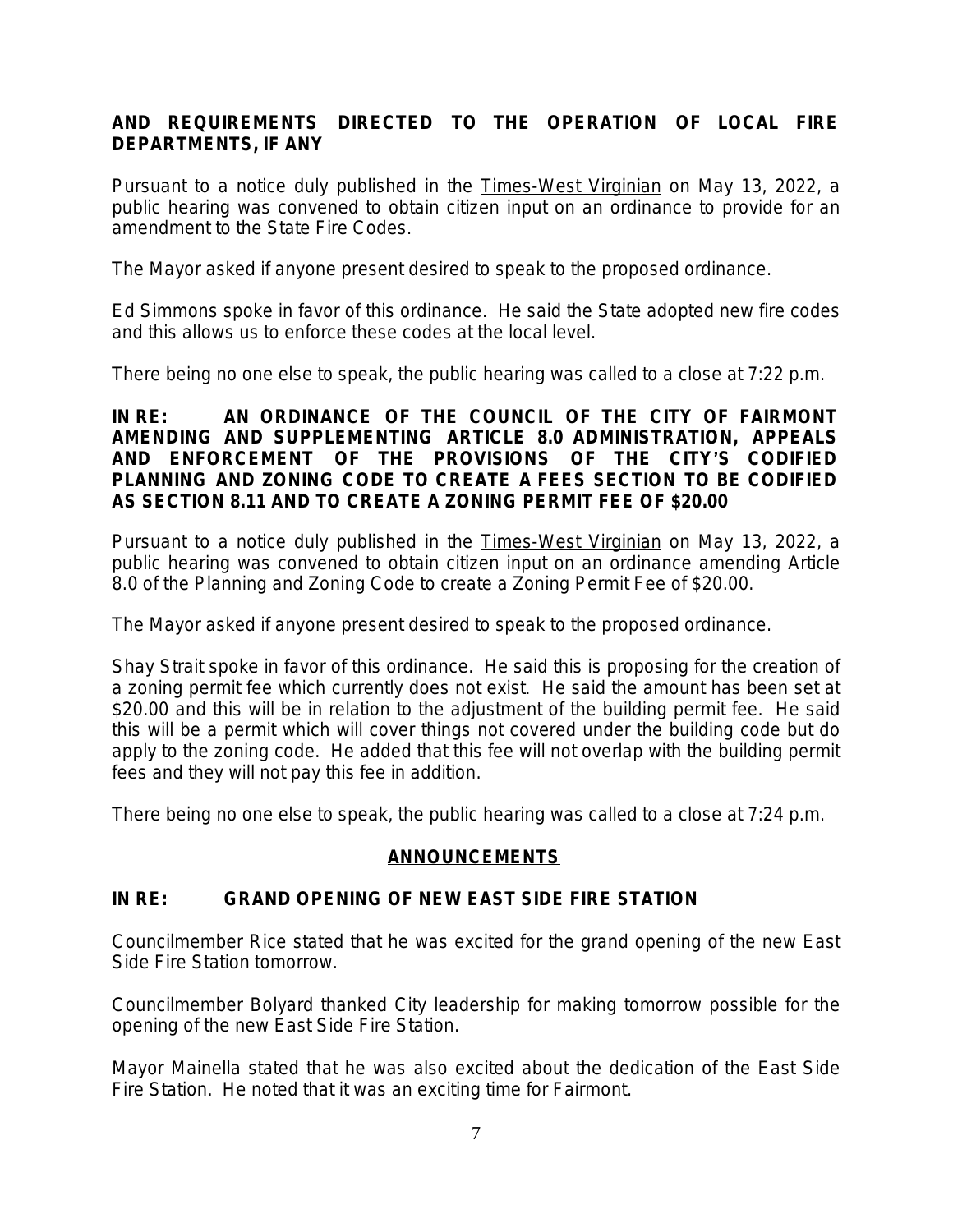# **IN RE: THREE RIVERS FESTIVAL**

Councilmember Rice reported that the Three Rivers Festival opens up tomorrow. He noted that the parade will be on Thursday at 6:00 p.m.

# **IN RE: ADDITIONAL LAND FROM NOVELIS**

Councilmember Kennedy said that he thought it was very important for the recognition for Novelis for their gift to the City of additional land for the Norwood Park. He suggested presenting Novelis with a plaque showing City Council's appreciation.

Ms. Means said that she has already spoken to staff and will see when Novelis can come in to receive the plaque.

Councilmember Kennedy said that Council would like to do a tour of the facility and present the plaque during the tour.

# **IN RE: GARBAGE NEAR THIRD STREET BRIDGE**

Councilmember Bledsoe mentioned the garbage mess below the Third Street Bridge from someone who is camped there. He said that plans are in place for getting it corrected and it's not going to be an easy job because there are all kinds of unsafe things there that needs looked at.

# **IN RE: PRESIDENT OF FAIRMONT STATE UNIVERSITY**

Councilmember Bledsoe said that he was sad and angered about the decision to cut Dr. Martin short after she had offered to stay until the end of December which would have made for a great and efficient transition to whoever takes her place. This decision was not in the best interest of FSU and the students.

# **IN RE: RAIN BARREL DEMONSTRATION**

Councilmember Deasy thanked everyone for putting together the rain barrel demonstration last week. She said she learned a lot and got her rain barrel almost ready to go.

# **IN RE: CONGRATULATIONS TO MARION COUNTY GRADUATES**

Councilmember Deasy extended congratulations to the Marion County Graduates.

# **IN RE: FLAGS AND FLOWER PLANTERS IN DOWNTOWN**

Councilmember Blood stated that the flags and flower planters look great in the downtown area.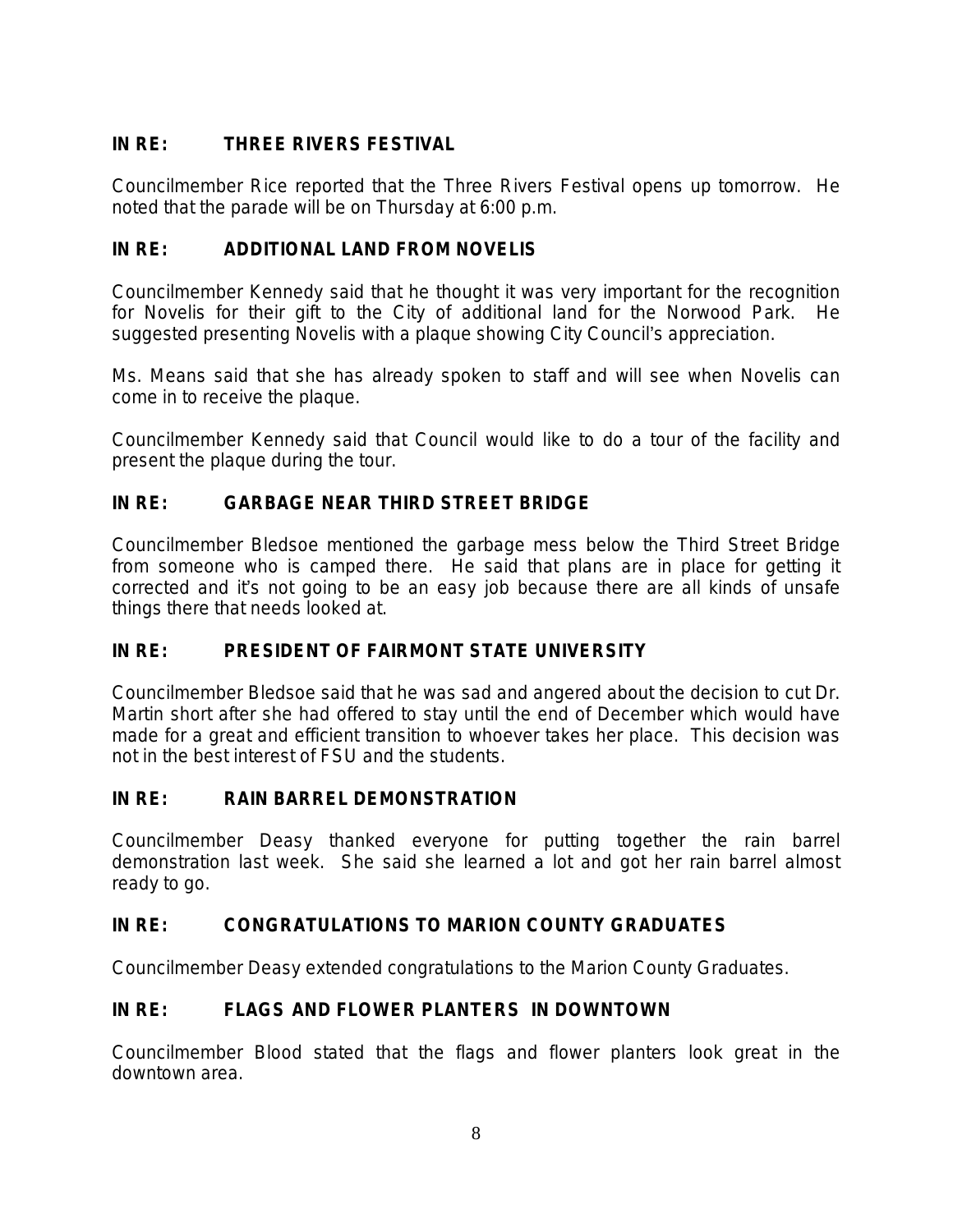# **IN RE: HOMETOWN MARKET**

Councilmember Blood reported that the Hometown Market last Saturday was really fun and a huge success. She encouraged everyone to attend the next one.

# **IN RE: JULIA PIERPONT DAY**

The Mayor reported that Saturday will be the annual Julia Pierpont Day and it will be a very nicely done historic ceremony.

# **CITIZENS PETITIONS**

# **IN RE: BIG TRUCK LEGISLATION**

**MATTHEW MUIR**, a resident of Michigan, addressed Council regarding the need for big truck legislation. He said he is with the Coalition Against Bigger Trucks. He said federal legislation is being proposed which could harm public safety and infrastructure. He said there are two proposals in particular. He said the first would raise the national weight limit from 80,000 lbs. to 91,000 lbs. and the second would raise the length of double trailer trucks from 28 ft. each to 33 ft. each. After his presentation, he asked the City Council to draft a resolution asking that the trucking industry does not make trucks any bigger than what they currently are now. He presented each Councilmember with a packet of information and a sample resolution to consider.

# **CITY MANAGER** '**S REPORT**

## **IN RE: THREE RIVERS FESTIVAL**

The City Manager reminded everyone of the upcoming Three Rivers Festival.

## **IN RE: COMMUNITY LOOKING BEAUTIFUL**

Ms. Means reported that the community is looking beautiful and looking forward to the rest of spring and summer.

## **CONSIDERATION OF COUNCIL BUSINESS**

**IN RE: ADOPTION, AN ORDINANCE AUTHORIZING THE RENEWAL OF A CERTAIN LETTER OF CREDIT, NO 2001-525, IN AN AMOUNT NOT TO EXCEED \$750,000.00, ISSUED BY WESBANCO BANK TO THE CITY OF FAIRMONT FOR PURPOSES OF SATISFYING A PORTION OF THE SELF-INSURED SECURITY AND INSURANCE REQUIREMENTS OF THE WEST VIRGINIA WORKERS**' **COMPENSATION ACT FOR FISCAL YEAR 2022-2023**

Mayor Mainella entertained a motion for the adoption of an ordinance authorizing the renewal of the Letter of Credit issued by WesBanco Bank for Workers' Compensation.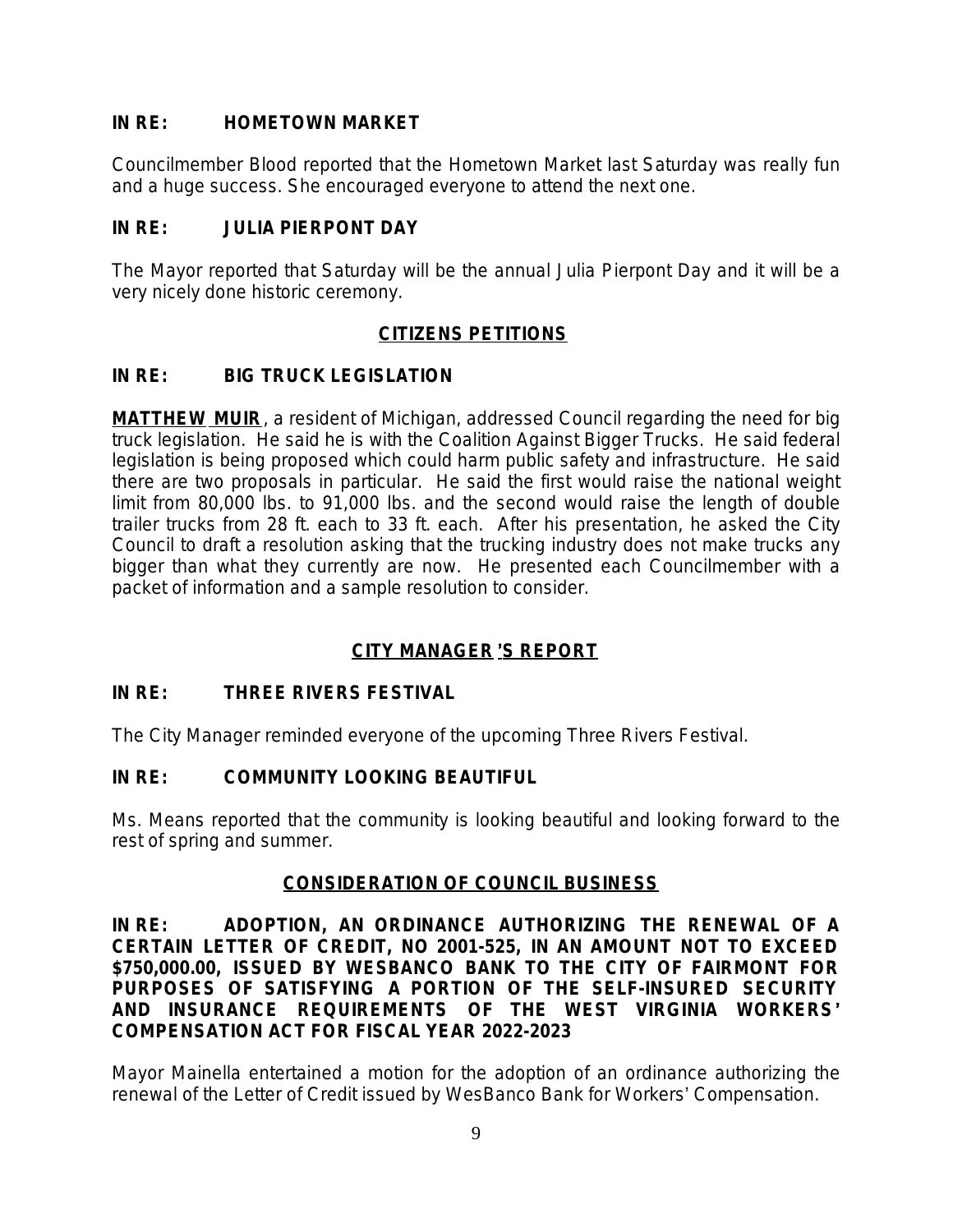Motion:

Councilmember Blood moved for the adoption of the proposed ordinance. Councilmember Deasy seconded the motion.

Roll call was taken by the Clerk.

The Mayor declared the ordinance adopted by unanimous vote of those Councilmembers present and the ordinance designated as Ordinance No. 1942 was duly adopted.

**IN RE: ADOPTION, AN ORDINANCE OF THE COUNCIL OF THE CITY OF FAIRMONT AMENDING AND SUPPLEMENTING** *ARTICLE 2.0 DEFINITIONS AND MEASUREMENTS* **OF THE PROVISIONS OF THE CITY OF FAIRMONT**'**S CODIFIED PLANNING AND ZONING CODE AND MORE PARTICULARLY 2.2 INTENT TO ADD THE FOLLOWING DEFINITIONS: CREMATORIUM AND FUNERAL SERVICES; SAVINGS CLAUSE**

Mayor Mainella entertained a motion for the adoption of an ordinance amending Article 2.0 Definitions of the Planning and Zoning Code to add Crematorium and Funeral Services.

Motion:

Councilmember Bledsoe moved for the adoption of the proposed ordinance. Councilmember Rice seconded the motion.

Roll call was taken by the Clerk.

The Mayor declared the ordinance adopted by unanimous vote of those Councilmembers present and the ordinance designated as Ordinance No. 1943 was duly adopted.

**IN RE: ADOPTION, AN ORDINANCE OF THE COUNCIL OF THE CITY OF FAIRMONT AMENDING AND SUPPLEMENTING** *ARTICLE 3.0 ZONING DISTRICTS* **OF THE PROVISIONS OF THE CITY**'**S CODIFIED PLANNING AND ZONING CODE TO AMEND AND SUPPLEMENT THE USE CHART, TABLE 3-A PERMITTED PRINCIPAL USES, TO ACCOMMODATE THE CHANGES AND THUS THE PERMITTED USES AND CONDITIONAL USES RELATING TO CREMATORIUM AND FUNERAL SERVICES**

Mayor Mainella entertained a motion for the adoption of an ordinance amending Article 3.0 Zoning Districts of the Planning and Zoning Code relating to Crematorium and Funeral Services.

Motion: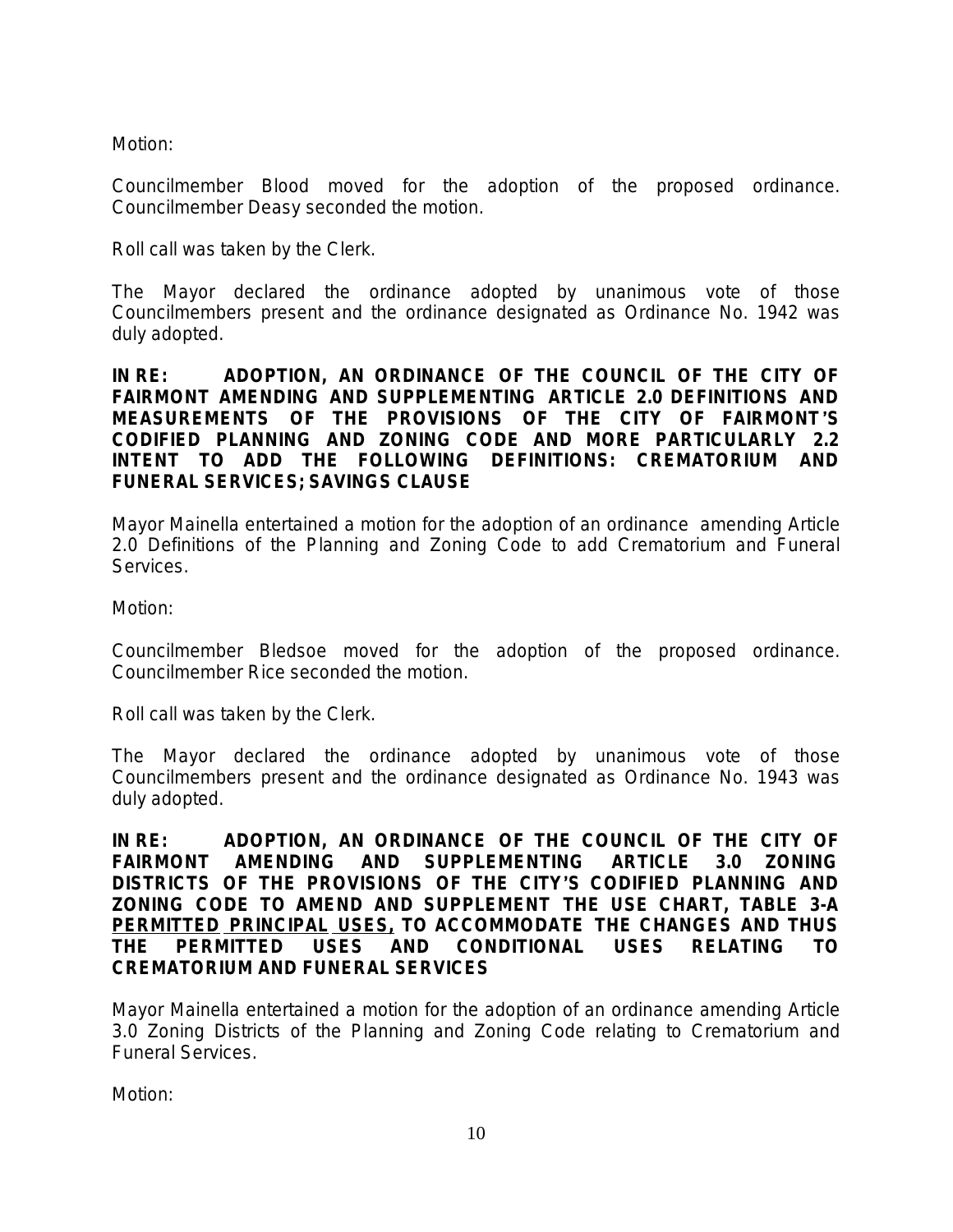Councilmember Kennedy moved for the adoption of the proposed ordinance. Councilmember Blood seconded the motion.

Roll call was taken by the Clerk.

The Mayor declared the ordinance adopted by unanimous vote of those Councilmembers present and the ordinance designated as Ordinance No. 1944 was duly adopted.

### **IN RE: ADOPTION, AN ORDINANCE OF THE COUNCIL OF THE CITY OF FAIRMONT AMENDING AND SUPPLEMENTING** *ARTICLE 4.0 USE STANDARDS OF* **THE PROVISIONS OF THE CITY**'**S CODIFIED PLANNING AND ZONING CODE TO CREATE USE STANDARDS FOR CREMATORIUMS**

Mayor Mainella entertained a motion for the adoption of an ordinance amending Article 4.0 Use Standards of the Planning and Zoning Code to create use standards for Crematoriums.

Motion:

Councilmember Deasy moved for the adoption of the proposed ordinance. Councilmember Blood seconded the motion.

Roll call was taken by the Clerk.

The Mayor declared the ordinance adopted by unanimous vote of those Councilmembers present and the ordinance designated as Ordinance No. 1945 was duly adopted.

**IN RE: ADOPTION , FIRST READING, SET PUBLIC HEARING, AN ORDINANCE OF THE COUNCIL OF THE CITY OF FAIRMONT AMENDING AND SUPPLEMENTING** *ARTICLE 2.0 DEFINITIONS AND MEASUREMENTS* **OF THE PROVISIONS OF THE CITY OF FAIRMONT**'**S CODIFIED PLANNING AND ZONING CODE AND MORE PARTICULARLY 2.2 INTENT TO ADD A DEFINITION FOR ANIMAL BOARDING ESTABLISHMENT AND TO AMEND THE DEFINITION ANIMAL CARE ESTABLISHMENT; SAVINGS CLAUSE**

Mayor Mainella entertained a motion for the adoption of an ordinance amending Article 2.0 Definitions of the Planning and Zoning Code to add a definition for Animal Boarding Establishment and amend the definition of Animal Care Establishment.

Motion:

Councilmember Rice moved for the adoption of the proposed ordinance. Councilmember Kennedy seconded the motion.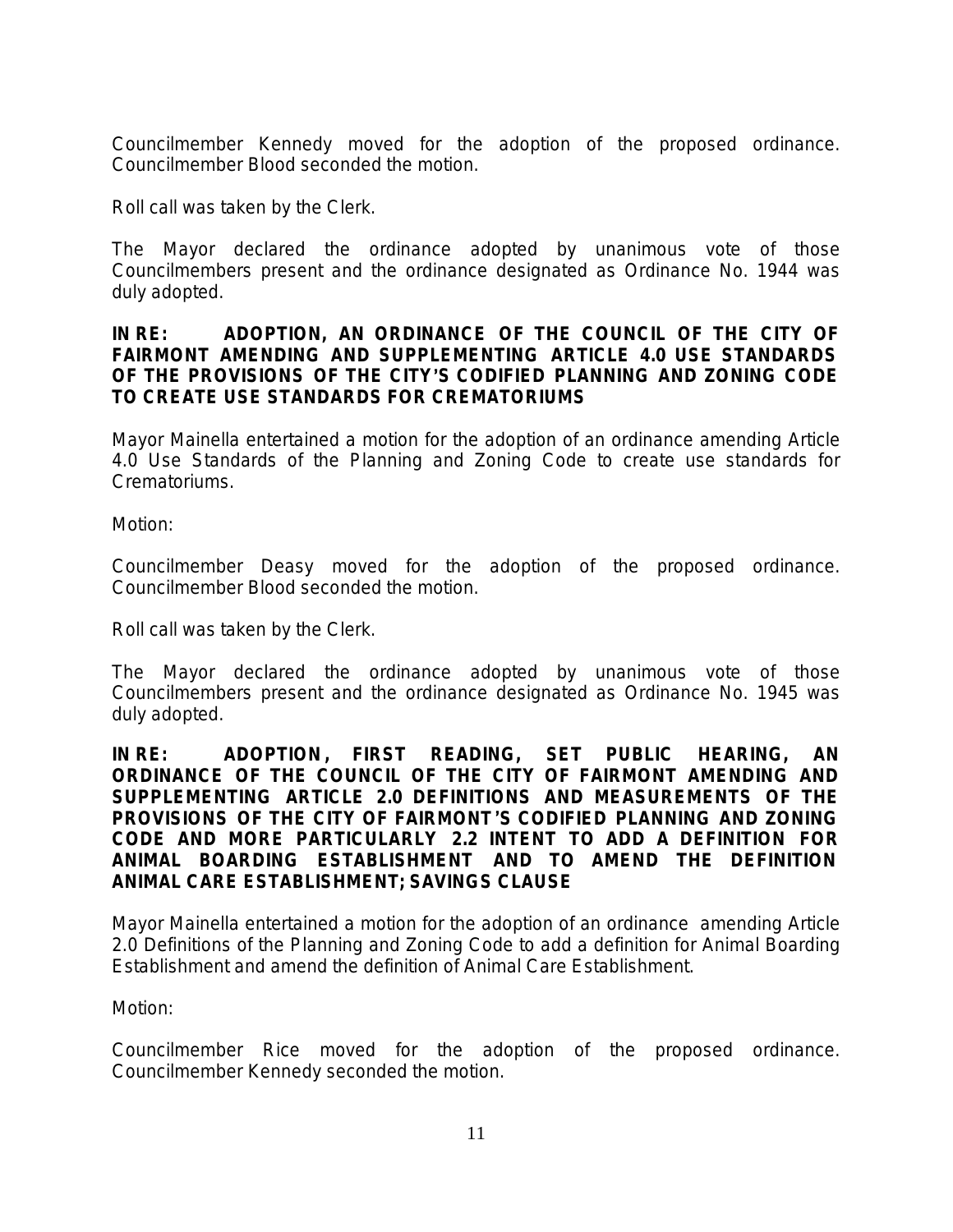Roll call was taken by the Clerk.

The Mayor declared the ordinance adopted by unanimous vote of those Councilmembers present and the ordinance designated as Ordinance No. 1946 was duly adopted.

**IN RE: ADOPTION, AN ORDINANCE OF THE COUNCIL OF THE CITY OF FAIRMONT AMENDING AND SUPPLEMENTING** *ARTICLE 3.0 ZONING DISTRICTS* **OF THE PROVISIONS OF THE CITY**'**S CODIFIED PLANNING AND ZONING CODE TO AMEND AND SUPPLEMENT THE USE CHART, TABLE 3-A PERMITTED PRINCIPAL USES, TO ACCOMMODATE THE CHANGES AND THUS THE PERMITTED USES AND CONDITIONAL USES RELATING TO ANIMAL BOARDING ESTABLISHMENTS AND ANIMAL CARE ESTABLISHMENTS**

Mayor Mainella entertained a motion for the adoption of an ordinance amending Article 3.0 Zoning Districts of the Planning and Zoning Code to accommodate the changes relating to Animal Boarding Establishments and Animal Care Establishments.

Motion:

Councilmember Deasy moved for the adoption of the proposed ordinance. Councilmember Rice seconded the motion.

Roll call was taken by the Clerk.

The Mayor declared the ordinance adopted by unanimous vote of those Councilmembers present and the ordinance designated as Ordinance No. 1947 was duly adopted.

#### **IN RE: ADOPTION, AN ORDINANCE OF THE COUNCIL OF THE CITY OF FAIRMONT AMENDING AND SUPPLEMENTING** *ARTICLE 4.0 USE STANDARDS OF* **THE PROVISIONS OF THE CITY**'**S CODIFIED PLANNING AND ZONING CODE TO REFLECT THAT THE STANDARDS SET FORTH IN SECTION 4.44 APPLY TO BOTH ANIMAL BOARDING ESTABLISHMENTS AND ANIMAL CARE ESTABLISHMENTS**

Mayor Mainella entertained a motion for the adoption of an ordinance amending Article 4.0 Use Standards of the Planning and Zoning Code to reflect that the standards set for in Section 4.44 apply to both Animal Boarding Establishments and Animal Care Establishments.

#### Motion:

Councilmember Kennedy moved for the adoption of the proposed ordinance. Councilmember Rice seconded the motion.

Roll call was taken by the Clerk.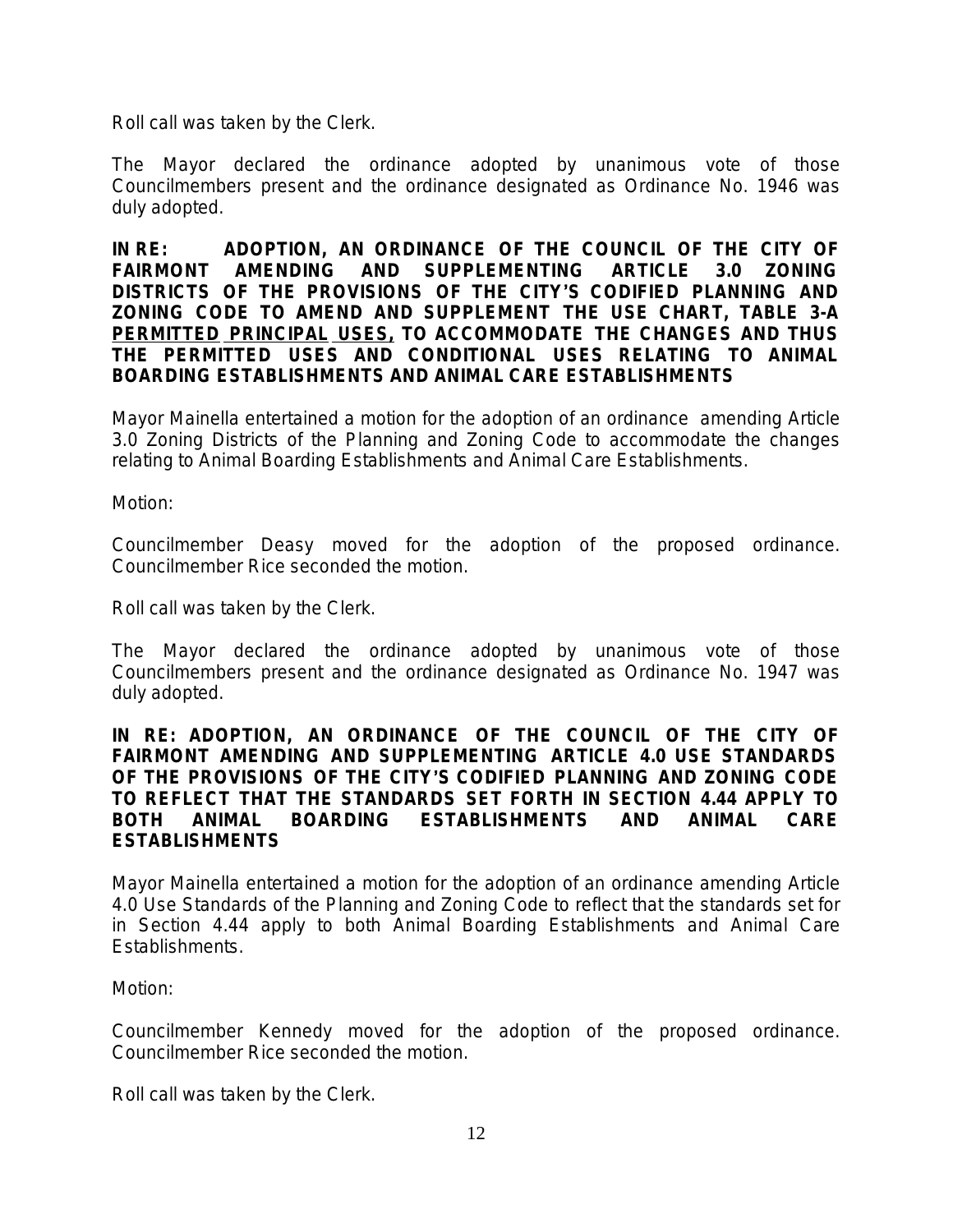The Mayor declared the ordinance adopted by unanimous vote of those Councilmembers present and the ordinance designated as Ordinance No. 1948 was duly adopted.

# **IN RE: ADOPTION, AN ORDINANCE AMENDING ARTICLE 1765** *FLOODPLAIN REGULATIONS* **TO ELIMINATE THE FLOOD PLAIN DETERMINATION FEE PROVIDED BY SECTION 1765.07(J)**

Mayor Mainella entertained a motion for the adoption of an ordinance amending Article 1765 Floodplain Regulations to eliminate the Floodplain Fee provided in Section 17659(j).

Motion:

Councilmember Rice moved for the adoption of the proposed ordinance. Councilmember Blood seconded the motion.

Roll call was taken by the Clerk.

The Mayor declared the ordinance adopted by unanimous vote of those Councilmembers present and the ordinance designated as Ordinance No. 1949 was duly adopted.

**IN RE: ADOPTION , AN ORDINANCE AMENDING AND SUPPLEMENTING THAT PORTION OF CITY ORDINANCE NO. 1863, WHICH IS CODIFIED AS SECTION 1709.01 OF THE CITY CODE TO PROVIDE FOR A CERTAIN REVISION TO THE STATE BUILDING CODE PROMULGATED BY THE WEST VIRGINIA STATE FIRE COMMISSION AND ESTABLISHED BY LEGISLATIVE RULE, TITLE 87, SERIES 4, TO BE EFFECTIVE AUGUST 1, 2022** 

Mayor Mainella entertained a motion for the adoption of an ordinance to provide for a certain revision to the State Building Codes to be effective August 1, 2022.

Motion:

Councilmember Rice moved for the adoption of the proposed ordinance. Councilmember Kennedy seconded the motion.

Roll call was taken by the Clerk.

The Mayor declared the ordinance adopted by unanimous vote of those Councilmembers present and the ordinance designated as Ordinance No. 1950 was duly adopted.

## **IN RE: ADOPTION, AN ORDINANCE AMENDING AND SUPPLEMENTING CITY ORDINANCE NO. 1864 WHICH IS CODIFIED AS PART 17 BUILDING AND**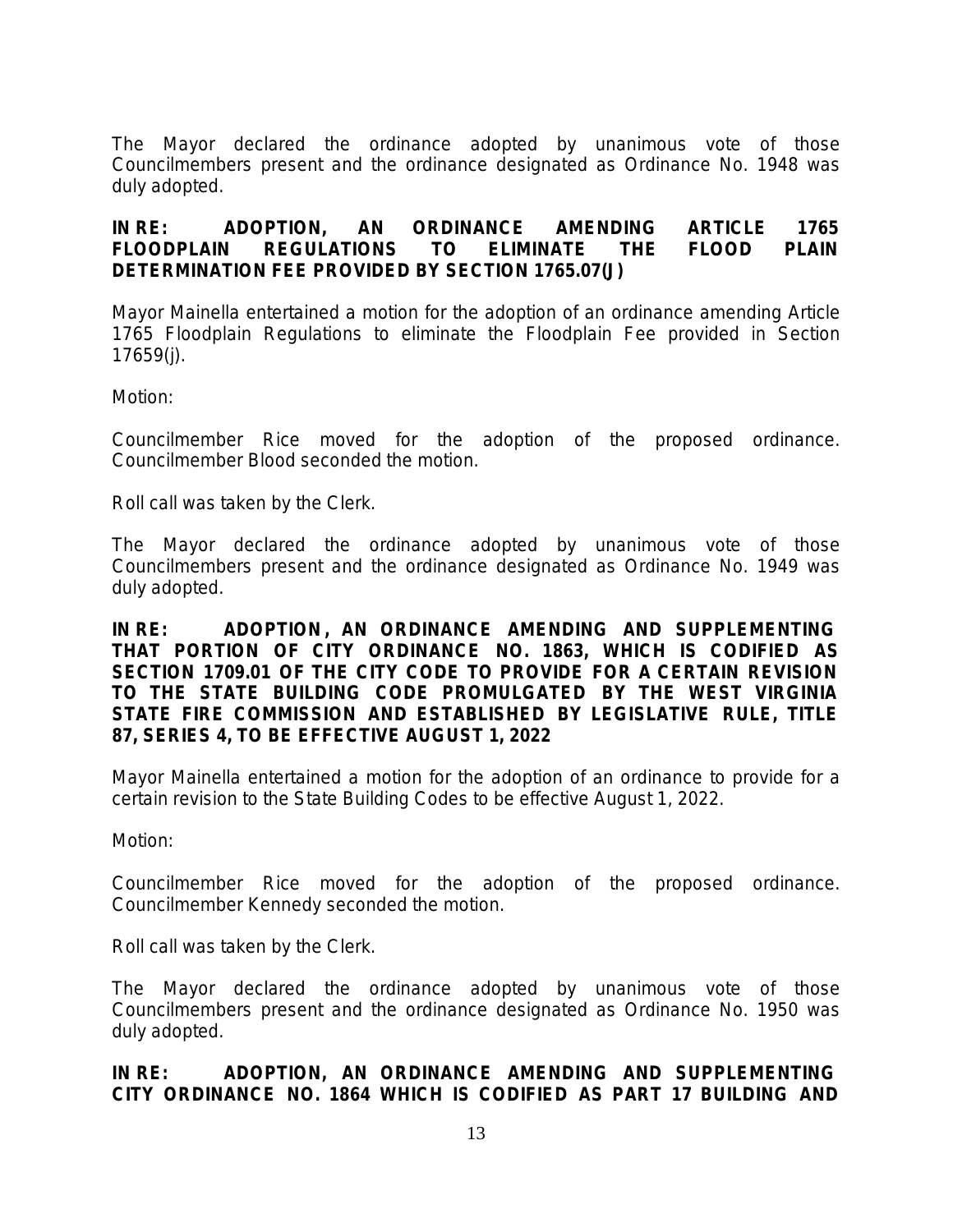**HOUSING CODE, ARTICLE 1709 WEST VIRGINIA STATE BUILDING CODE, OF THE CITY CODE, AND PARTICULARLY, SECTION 1709.02 SCHEDULE FOR PERMIT FEES AND PENALTIES AND SECTION 1709.03 DISCRETIONARY PROVISIONS THEREOF, TO PROVIDE FOR INCREASED FEES TO BE EFFECTIVE JULY 1, 2022, AND TO ACCOMMODATE THE REVISIONS TO THE STANDARDS AND REQUIREMENTS OF THE STATE BUILDING CODE PROMULGATED BY THE WEST VIRGINIA STATE FIRE COMMISSION AND ESTABLISHED BY LEGISLATIVE RULE, TITLE 87, SERIES 4, FILED JANUARY 7, 2022, AND TO BE EFFECTIVE AUGUST 1, 2022** 

Mayor Mainella entertained a motion for the adoption of an ordinance to provide for increased fees for building permits to be effective July 1, 2022 and to accommodate the revisions of the State Building Codes.

Motion:

Councilmember Kennedy moved for the adoption of the proposed ordinance. Councilmember Blood seconded the motion.

Roll call was taken by the Clerk and the following votes were recorded:

| Councilmember Deasy   |      | Yes  | Councilmember Bolyard     |     | Yes |
|-----------------------|------|------|---------------------------|-----|-----|
| Councilmember Rice    |      | No.  | Councilmember Kennedy Yes |     |     |
| Councilmember Cinalli |      | Yes. | Councilmember Blood       |     | Yes |
| Councilmember Bledsoe | Yes. |      | Mayor Mainella            | Yes |     |

The Mayor declared the ordinance adopted by majority vote of those Councilmembers present and the ordinance designated as Ordinance No. 1951 was duly adopted.

**IN RE: ADOPTION, AN ORDINANCE AMENDING AND SUPPLEMENTING THAT PORTION OF ORDINANCE NO. 403, AS AMENDED BY ORDINANCE NO. 1365, ORDINANCE NO. 1486, ORDINANCE NO. 1624, ORDINANCE NO. 1701, AND ORDINANCE NO. 1881, WHICH IS CODIFIED AS PART 15 FIRE PREVENTION CODE, ARTICLE 1507, BUREAU FOR FIRE PREVENTION, SECTION .07 STATE CODE AND FIRE MARSHAL RULES, OF THE CODE OF THE CITY OF FAIRMONT, TO PROVIDE FOR THE ADOPTION OF THE STANDARDS AND REQUIREMENTS SET OUT IN TITLE 87 LEGISLATIVE RULE, FIRE COMMISSION, SERIES 1 FIRE CODE, AND ESTABLISHED AND ADOPTED BY THE STATE OF WEST VIRGINIA, TO BE EFFECTIVE AUGUST 1, 2022, EXCLUDING HOWEVER ALL STANDARDS AND REQUIREMENTS DIRECTED TO THE OPERATION OF LOCAL FIRE DEPARTMENTS, IF ANY**

Mayor Mainella entertained a motion for the adoption of an ordinance to provide for an amendment to the State Fire Codes.

Motion: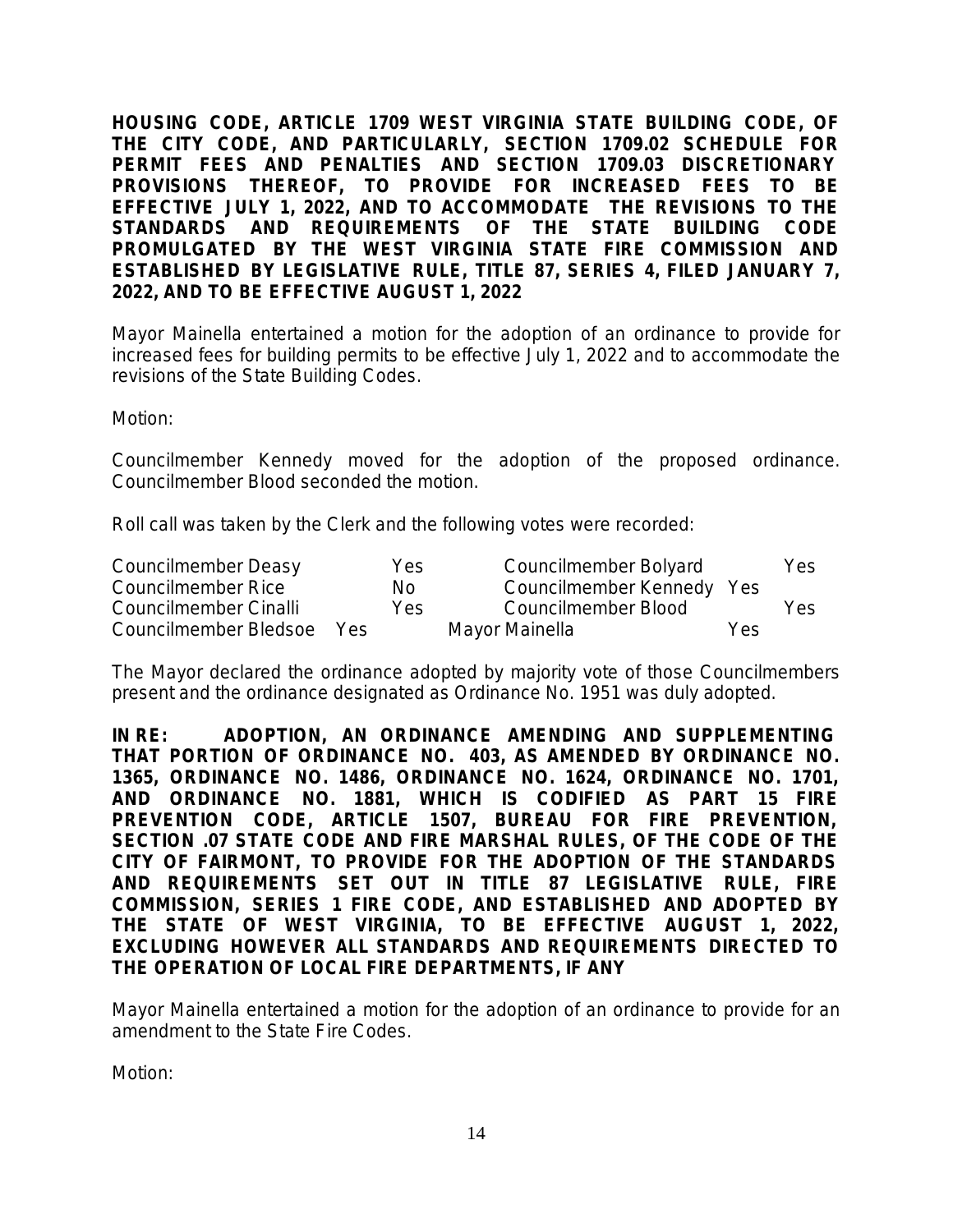Councilmember Blood moved for the adoption of the proposed ordinance. Councilmember Bledsoe seconded the motion.

Roll call was taken by the Clerk.

The Mayor declared the ordinance adopted by unanimous vote of those Councilmembers present and the ordinance designated as Ordinance No. 1952 was duly adopted.

#### **IN RE: ADOPTION, AN ORDINANCE OF THE COUNCIL OF THE CITY OF FAIRMONT AMENDING AND SUPPLEMENTING** *ARTICLE 8.0 ADMINISTRATION, APPEALS AND ENFORCEMENT* **OF THE PROVISIONS OF THE CITY**'**S CODIFIED PLANNING AND ZONING CODE TO CREATE A FEES SECTION TO BE CODIFIED AS SECTION 8.11 AND TO CREATE A ZONING PERMIT FEE OF \$20.00**

Mayor Mainella entertained a motion for the adoption of an ordinance amending Article 8.0 of the Planning and Zoning Code to create a Zoning Permit Fee of \$20.00.

Motion:

Councilmember Blood moved for the adoption of the proposed ordinance. Councilmember Bledsoe seconded the motion.

Discussion:

Councilmember Bolyard asked if this fee is comparable to the surrounding municipalities.

Mr. Strait responded by saying that in reference to the staff time that will be dedicated to reviewing a zoning permit, this probably won't even equate to the number of hours and time spent on reviewing the plans. He said that the previous municipality that he worked at, it was only \$5.00, however, they found it very insufficient. He is unsure what the surrounding cities charge.

Roll call was taken by the Clerk and the following votes were recorded:

| Councilmember Kennedy Yes |      | Councilmember Bledsoe<br>Yes |      |
|---------------------------|------|------------------------------|------|
| Councilmember Blood       | Yes. | Councilmember Rice           | No.  |
| Councilmember Cinalli     | Yes. | Councilmember Deasy          | Yes  |
| Councilmember Bolyard     | Yes. | Mayor Mainella               | Yes. |

The Mayor declared the ordinance adopted by majority vote of those Councilmembers present and the ordinance designated as Ordinance No. 1953 was duly adopted.

### **IN RE: INTRODUCTION, FIRST READING, SET PUBLIC HEARING, AN ORDINANCE OF THE COUNCIL FOR THE CITY OF FAIRMONT AUTHORIZING THE PURCHASE OF A REVISED PARCEL OF REAL ESTATE OF**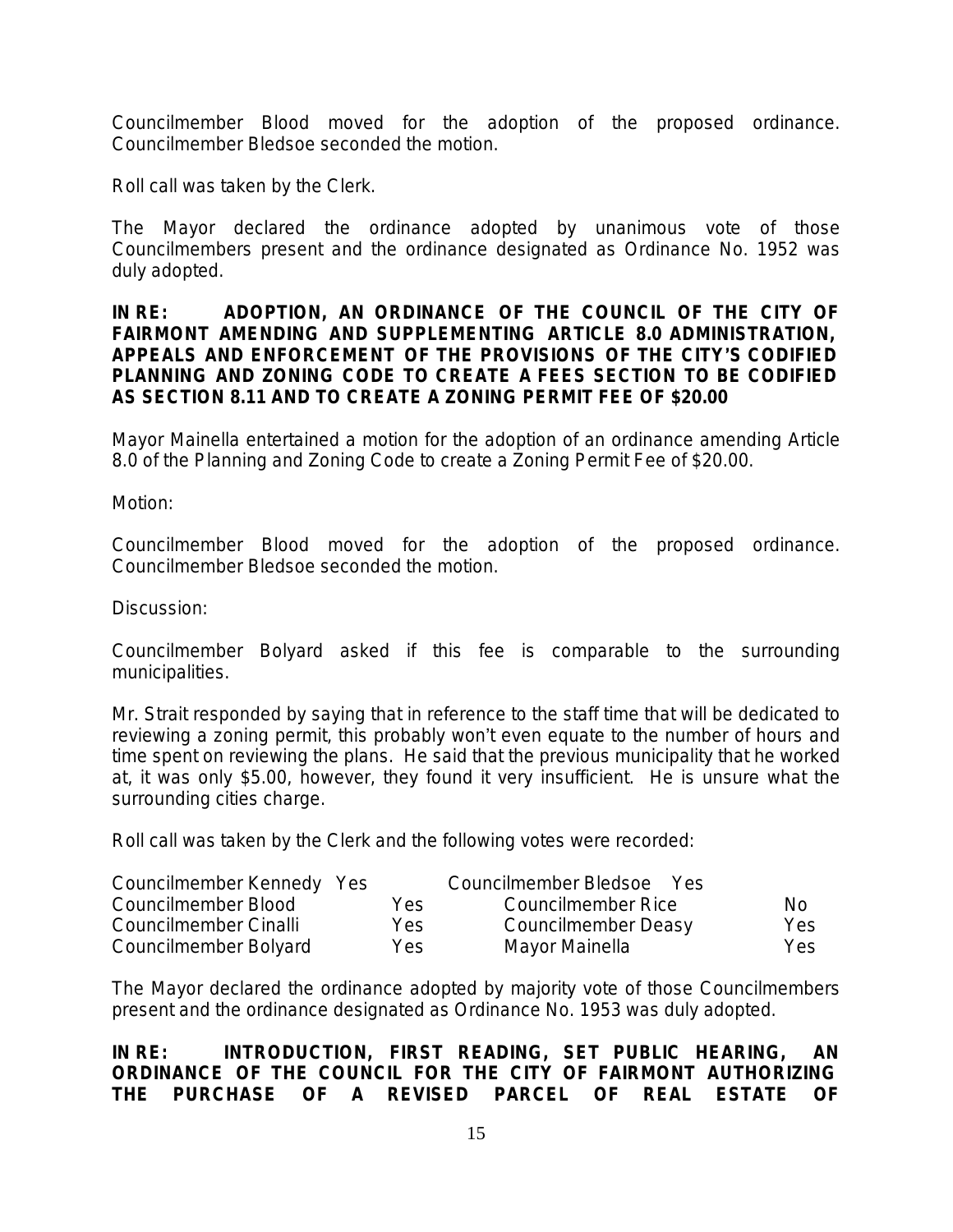**APPROXIMATELY 6.57 ACRES, MORE OR LESS, FROM CSX TRANSPORTATION, INC., FOR THE DEVELOPMENT OF THE WEST FAIRMONT RAIL-TRAIL SYSTEM, APPROVING THE FORM OF THE PURCHASE SALE AGREEMENT AND AUTHORIZING AND EMPOWERING THE CITY MANAGER TO EXECUTE AND DELIVER SAID AGREEMENT ON BEHALF OF THE CITY OF FAIRMONT, AND TO DO ALL THINGS REASONABLE AND NECESSARY IN CONNECTION THEREWITH; RESERVATION OF RIGHTS**

Mayor Mainella entertained a motion for the introduction of an ordinance authorizing the purchase of a revised parcel of real estate of approximately 6.57 acres from CSX Transportation for the development of the Rail-Trail.

Motion:

Councilmember Blood moved for the introduction of the proposed ordinance. Councilmember Rice seconded the motion.

The Clerk read the proposed ordinance by synopsis for the first time.

The Mayor declared the public hearing set for June 14, 2022. Councilmember Bledsoe abstained from setting the public hearing.

**IN RE: INTRODUCTION, FIRST READING, SET PUBLIC HEARING, AN ORDINANCE AMENDING AND SUPPLEMENTING ORDINANCE NO. 1814, ADOPTED MAY 14, 2019, WHICH IS CODIFIED AS PART 9 STREETS, UTILITIES AND PUBLIC SERVICES CODE, ARTICLE 929 WATER REGULATIONS AND CHARGES OF THE CITY CODE, AND PARTICULARLY, SECTION 929.01 WATER SYSTEM CHARGES AND FEES, TO PROVIDE FOR INCREASED CHARGES AND FEES TO BE INITIALLY EFFECTIVE 45 DAYS AFTER PASSAGE**

Mayor Mainella entertained a motion for the introduction of an ordinance to provide for increased charges and fees for Water rates.

Motion:

Councilmember Bledsoe moved for the introduction of the proposed ordinance. Councilmember Blood seconded the motion.

The Clerk read the proposed ordinance by synopsis for the first time.

The Mayor declared the public hearing set for June 14, 2022. The majority of Council was in favor of setting the public hearing.

**IN RE: INTRODUCTION, FIRST READING, SET PUBLIC HEARING, AN ORDINANCE OF THE CITY OF FAIRMONT TO PROVIDE FOR INCREASED RATES, FEES AND CHARGES FOR THE USE OF THE CITY OF FAIRMONT**'**S SEWAGE SYSTEM FOR ALL CLASSES OF CUSTOMERS, TO BE CODIFIED AS**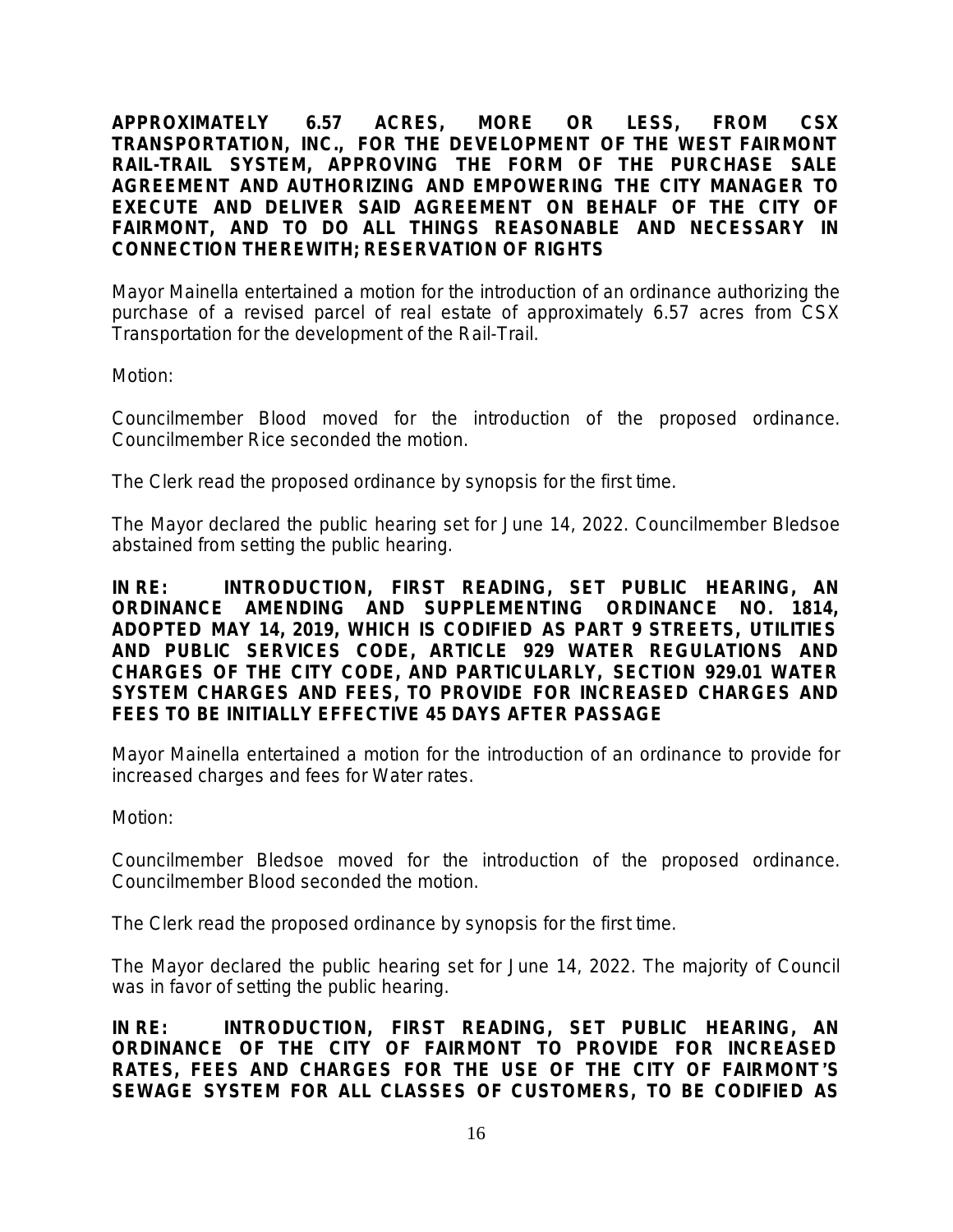## **FAIRMONT CITY CODE ARTICLE 925 "SEWER CHARGES", AND MORE PARTICULARLY SECTION 925.02 "RATES, FEES AND CHARGES" THEREOF, WHICH RATES, FEES AND CHARGES ARE TO BE INITIALLY EFFECTIVE 60 DAYS AFTER PASSAGE**

Mayor Mainella entertained a motion for the introduction of an ordinance to provide for increased rates and fees for Sewer rates.

Motion:

Councilmember Bledsoe moved for the introduction of the proposed ordinance. Councilmember Blood seconded the motion.

The Clerk read the proposed ordinance by synopsis for the first time.

The Mayor declared the public hearing set for June 14, 2022. No objection was voiced to set the public hearing.

**IN RE: INTRODUCTION, FIRST READING, SET PUBLIC HEARING, AN ORDINANCE AMENDING AND SUPPLEMENTING THAT CERTAIN PORTION OF ORDINANCE NO. 1338, ADOPTED MARCH 14, 2006, WHICH IS CODIFIED AS PART 9 STREETS, UTILITIES AND PUBLIC SERVICES CODE, ARTICLE 945 STORMWATER RATES, FEES AND CHARGES OF THE CITY CODE, AND PARTICULARLY, SECTION 945.04 FEES, TO PROVIDE FOR INCREASED FEES TO BE INITIALLY EFFECTIVE 45 DAYS AFTER PASSAGE**

Mayor Mainella entertained a motion for the introduction of an ordinance to provide for increased fees for Stormwater rates.

Motion:

Councilmember Bledsoe moved for the introduction of the proposed ordinance. Councilmember Blood seconded the motion.

The Clerk read the proposed ordinance by synopsis for the first time.

The Mayor declared the public hearing set for June 14, 2022. No objection was voiced to set the public hearing.

## **IN RE: ADOPTION, A RESOLUTION PROVIDING FOR AN AMENDMENT TO THE CITY OF FAIRMONT** '**S 2021-2022 ANNUAL BUDGET: GENERAL FUND**

Mayor Mainella entertained a motion for the adoption of a resolution providing for a General Fund Budget Revision.

Motion: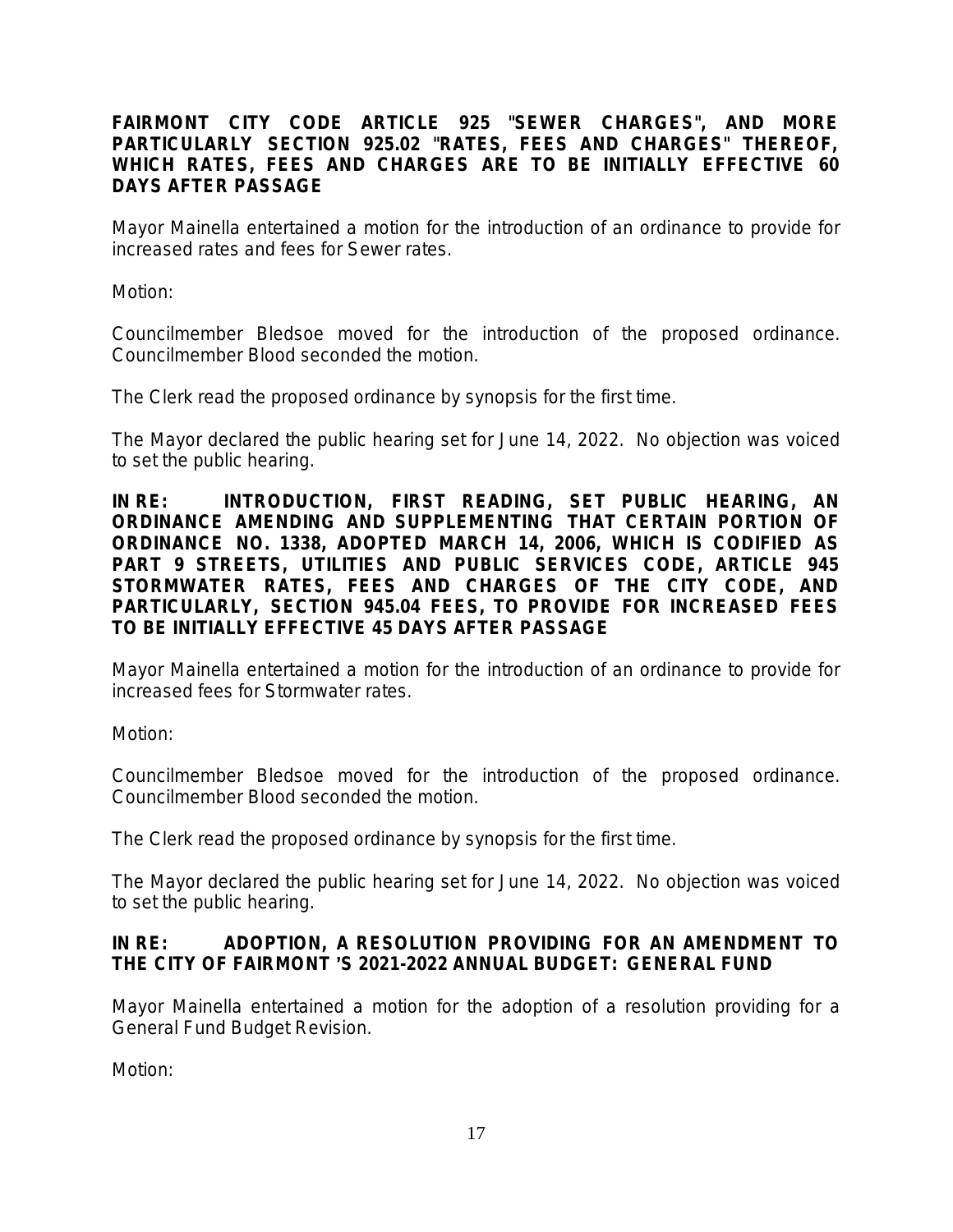Councilmember Blood moved for the adoption of the proposed resolution. Councilmember Kennedy seconded the motion.

The Clerk read the proposed resolution by synopsis.

Roll call was taken by the Clerk.

The Mayor declared the resolution adopted by unanimous vote of those Councilmembers present.

### **IN RE: ADOPTION, A RESOLUTION OF THE COUNCIL OF THE CITY OF FAIRMONT AUTHORIZING THE CITY MANAGER TO SUBMIT THE PROPOSED FIRE DEFERRED RETIREMENT OPTION PLAN (DROP) AGREEMENT TO THE MUNICIPAL PENSIONS OVERSIGHT BOARD PURSUANT TO THE PROVISIONS** OF WEST VIRGINIA CODE §8-22-25A

Mayor Mainella entertained a motion for the adoption of a resolution authorizing the City Manager to submit proposed Fire Deferred Retirement Option Plan (DROP) Agreement to the Municipal Pensions Oversight Board.

Motion:

Councilmember Rice moved for the adoption of the proposed resolution. Councilmember Deasy seconded the motion.

The Clerk read the proposed resolution by synopsis.

Roll call was taken by the Clerk.

The Mayor declared the resolution adopted by unanimous vote of those Councilmembers present.

#### **IN RE: ADOPTION, A RESOLUTION OF THE COUNCIL OF THE CITY OF FAIRMONT, MARION COUNTY, WEST VIRGINIA, AUTHORIZING THE ISSUANCE OF A STATEMENT OF THE CITY OF FAIRMONT**'**S INTEREST IN PARTICIPATING IN THE DEVELOPMENT OF A HAZARD MITIGATION ASSISTANCE PROGRAM PLAN UPDATE**

Mayor Mainella entertained a motion for the adoption of a resolution authorizing the issuance of a statement of the City's interest in the Development of a Hazard Mitigation Assistance Program Plan Update.

Motion:

Councilmember Kennedy moved for the adoption of the proposed resolution. Councilmember Rice seconded the motion.